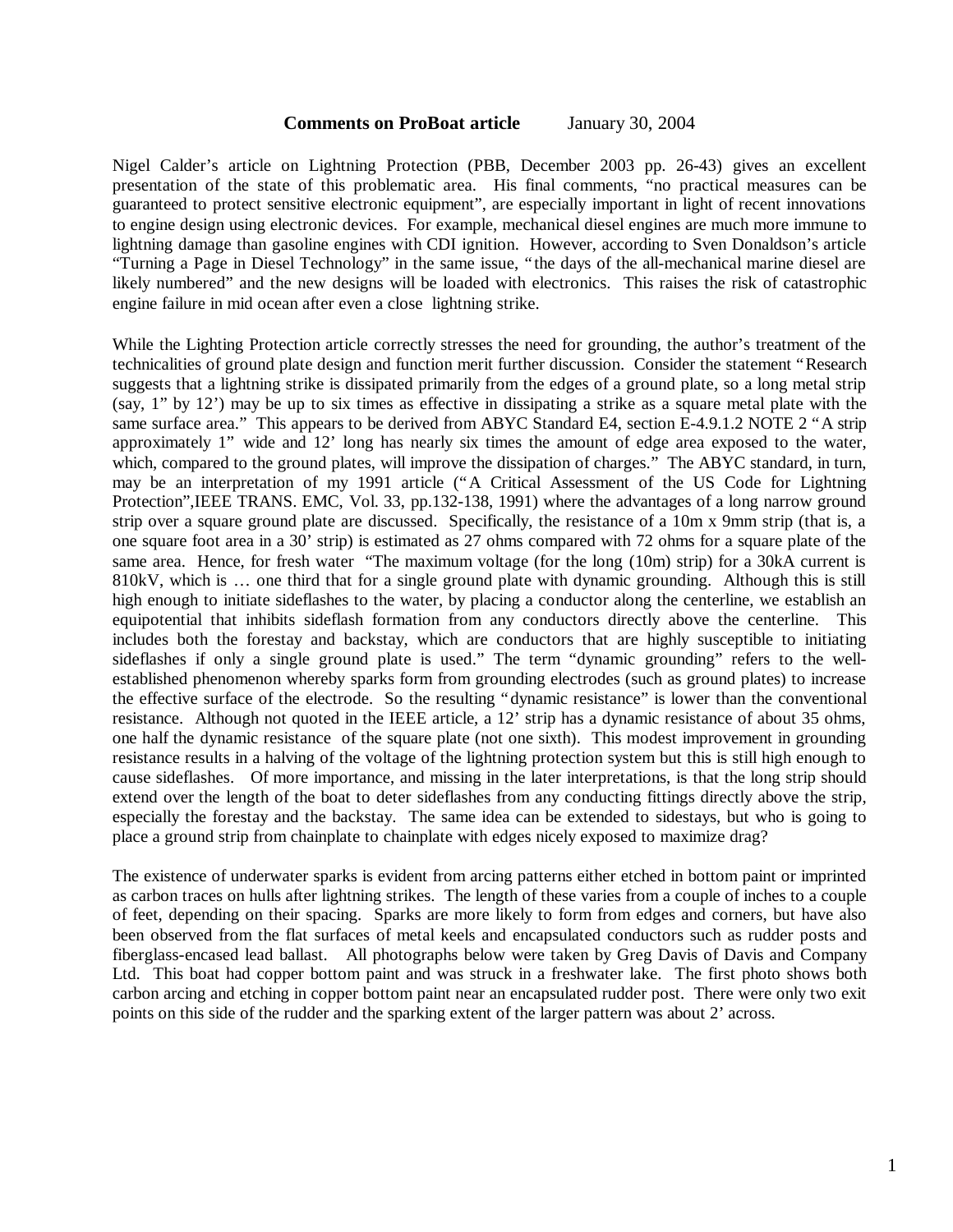

However, there was also evidence that many other sparks formed from keel ballast, bonded through-hulls, propeller shaft, and a transducer. The arcing patterns on the lead keel were much smaller in size, typically a few inches, and more closely spaced as shown in the photo below. The outer limit of each arc pattern has been marked with an ellipse.



The patterns display the dentritic structure typical of the branching nature of sparks, as shown in the magnified photo below, and indicate how important sparks were during the grounding process in this strike.



The above photographs indicate that spark formation is an integral process during lightning grounding, that is, when currents flow from the grounding conductors into the water. Some insight can be gained into the mechanisms involved by applying some basic physics to the grounding portion of a lightning protection system. The general problem in grounding is to dissipate the lightning charge, which builds up on all conductors in the system as soon as current starts flowing from the lightning rod (air terminal) at the top of the system. The charge to supply this current either flows from the water or is provided by charge of opposite polarity that distributes itself on all surfaces of all conductors in the protection system. In fact, even when current is flowing from the water, for example through a ground plate, charge still accumulates on the system